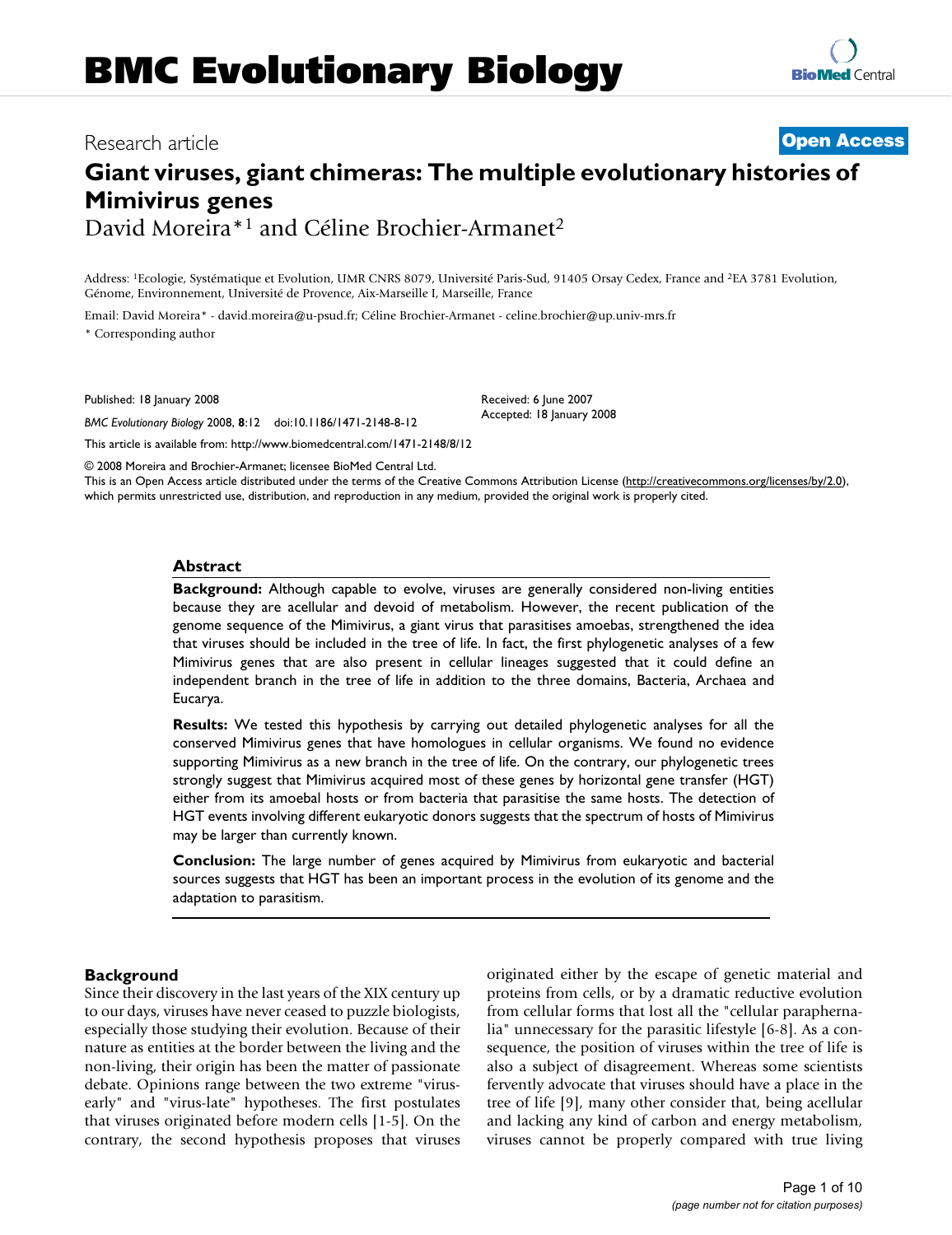beings (i.e. cellular) and, therefore, do not belong to the tree of life [7,10]. Moreover, there is compelling evidence for the polyphyletic origin of viruses, which further complicates the issue [11].

These debates have recently gained an unprecedented impetus when Raoult and co-workers published the description of the genome of Mimivirus, a giant virus first detected as a parasite of amoeba of the genus *Acanthamoeba*, which is endowed with the biggest viral genome known to date: 1.2 Mbp containing 911 genes [12]. A number of genomic signatures strongly support that Mimivirus belongs to the NCLDV (Nucleo-Cytoplasmic Large ds-DNA Virus) virus family. The mimiviral genome contains genes frequently found in viruses, as those involved in genome replication, but also, and for the first time in a virus, a number of genes coding for proteins involved in transcription and translation. Therefore, at least from the point of view of gene content, Mimivirus appears somehow closer to a typical cell than any other described virus. Moreover, Raoult et al. identified seven mimiviral proteins that have closely related eukaryotic homologues. Their phylogenetic analysis in a multi-protein concatenation supported the emergence of Mimivirus as a sistergroup of eukaryotes in a tree including representatives from the three domains of life [12]. Therefore, it was hypothesised that this virus would define a new branch distinct from the three domains of life: Bacteria, Archaea and Eukaryotes [12]. Such an unexpected result had the potential to revolutionise our conceptions on the diversity and evolution of life, up to now based on the tripartite scheme of the three domains [13]. Raoult et al. further suggested that the NCLDV family may have played a role in the origin of eukaryotes [12]. This would agree with previous hypotheses stating that viruses could be at the origin of many eukaryotic genes [3,14] or even the eukaryotic nucleus [15,16].

The study of viral evolution using phylogenetic analysis is most often a difficult task due to several peculiarities of viruses related to their parasitic lifestyle, such as rapid evolutionary rates and the propensity to be involved in horizontal gene transfer (HGT) events [17]. As recently shown [18], the emergence of Mimivirus at the base of the eukaryotic branch in the seven-protein study by Raoult et al. was the result of an accumulation of artefacts due to the simultaneous analysis of several markers that had been profusely exchanged between distant species by HGT [18]. That was the case for two aminoacyl-tRNA synthetases: methyonyl-tRNA (Met-RS) and tyrosyl-tRNA (Tyr-RS) synthetases, which are known to have been intensely affected by HGT [19]. For example, the proteobacterium *Escherichia coli* has a Met-RS of archaeal origin and a Tyr-RS transferred from Gram-positive Firmicutes [18,19]. Therefore, a single species can have aminoacyl-tRNA synthetases with at least two very different evolutionary histories and, consequently, their simultaneous analysis in a multi-protein concatenation will inevitably lead to a wrong phylogenetic tree, especially when a restricted taxonomic sampling is used (i.e., a very small number of species).

When coping with datasets affected by HGT, the most reliable way to avoid artefacts is to carry out independent analyses for each marker. In fact, when independent phylogenetic trees of the proteins used by Raoult et al. were carried out with a rich taxonomic sampling, the results were completely different [18]. Not only HGT events were detected, but Mimivirus did no longer form an independent branch at the base of the eukaryotes, but emerged well nested within them. Moreover, for certain markers such as the Tyr-RS, it branched as a close relative of several species of amoeba [18]. This result showed that, instead of being the ancestral source of eukaryotic genes, Mimivirus has incorporated these genes from its eukaryotic host, the amoeba, into its own genome. While these studies were based on only a handful of genes, we sought here to understand how extensive was the role of HGT in shaping the whole Mimivirus genome, and which were the sources of the transferred genes. These questions were recently addressed using surrogate methods, those that do not require inference of phylogenetic trees, such as the analysis of BLAST scores. Using this approach, Ogata et al. [20] studied the distribution of BLAST scores for 87 Mimivirus ORFs, searched against a database containing homologous sequences from the amoeba *Entamoeba histolytica*, metazoa, fungi and plants. Their analysis showed that only five Mimivirus ORFs (MIMI\_L124, MIMI\_L469, MIMI\_L619, MIMI\_R665, and MIMI\_L780) are more similar to their *E. histolytica* homologues than to the sequences from other eukaryotic groups. A similar analysis for the entire set of Mimivirus ORFs showed that about 40 of them have eukaryotic or bacterial sequences as best matches [21-23]. However, BLAST searches, as also other surrogate methods, offer only a very rough estimate of the phylogenetic affinity of a gene. Indeed, very often the best BLAST hit does not correspond to the closest evolutionary relative. For example, a BLAST search of the ORF MIMI\_R299 (ribonucleotide reductase HI) retrieves several fungi as best hits, whereas phylogenetic analysis supports its relationship with bacterial homologues (Supplementary Figure 28 in Additional data file 2). This can be explained by several factors that can reduce the accuracy of BLAST searches, in particular the heterogeneity of evolutionary rates among species [24]. In that sense, several studies have shown that surrogate methods are clearly inferior to phylogenetic analysis in inferring the evolutionary origin of genes [25,26]. In addition, phylogenetic analyses can provide a very precise identification of the donors of genes acquired by HGT, especially in the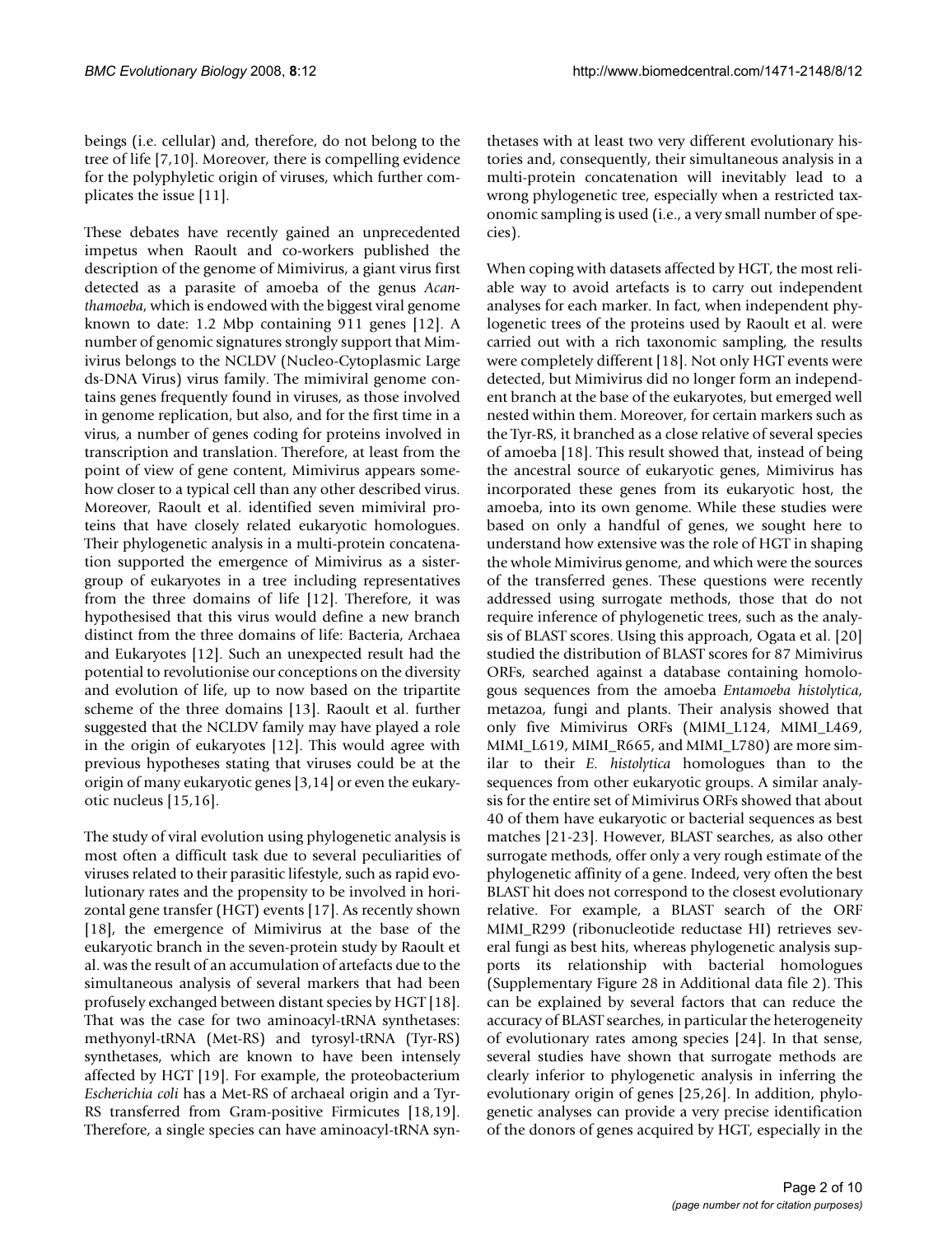case of recent transfer events, and they can also provide statistical measures of the support of the inferred phylogenetic relationships (e.g., bootstrap proportions or Bayesian posterior probabilities). Therefore, we carried out a detailed phylogenetic analysis of all the Mimivirus genome ORFs with well-identified cellular homologues in order to determine whether these genes have a viral or a cellular origin. In the latter case, phylogenetic analyses can be helpful to identify cell-to-Mimivirus HGT events and the corresponding gene donors.

# **Results and Discussion**

Accurate phylogenetic reconstruction requires a correct degree of conservation among the sequences analysed. Therefore, we focused only on the set of 198 mimiviral proteins ascribed to COG families [27].

#### *Mimivirus ORF homologues have an extremely patchy taxonomic distribution*

For each protein, we retrieved by BLASTP all homologues available in the protein non-redundant (nr) database and studied their distribution in the three domains of life. We considered that homologues of a mimiviral ORF are 'present' in a domain only if they are widely distributed across different phyla of the domain or, at least, in most species of one major phylum (e.g., Metazoa). For 72 ORFs out of the 198 starting proteins, we did not retrieve any clear homologue, some of these ORFs most likely corresponding to erroneous annotations (see Supplementary table 1 in Additional data file 1). Among the remaining 126 ORFs, the most abundant class (Figure 1) was that of ORFs present only in bacteria and eukaryotes (47 ORFs, 37,3%), followed by those present in the three domains (29 ORFs, 23%) or only in eukaryotes (21 ORFs, 16,7%). Smaller proportions of ORFs were found only in bacteria and archaea (9 ORFs, 7%), bacteria (12 ORFs, 9,5%) or



#### **Figure 1**

Taxonomic distribution of 128 conserved mimiviral ORFs. The number of homologues in the three domains of life (Eucarya, Archaea and Bacteria) is shown.

archaea and eukaryotes (8 ORFs, 6,5%). A more detailed inspection revealed that the distribution within each domain was in certain cases very unequal. For example, some ORFs were only found in animals (e.g., the glycosyltransferases MIMI\_L230 and MIMI\_R699), in bacteria and fungi (e.g., the mannosyltransferase MIMI\_L373), or in a number of very diverse combinations of taxa (Supplementary table 1 in Additional data file 1).

Interestingly, we found that only a very small fraction of the 198 mimiviral ORFs has homologues in other members of the NCLDV family of viruses, even in those with relatively big genomes. For example, the phycodnaviruses *Emiliania huxleyi* virus 86 (407 kbp, 478 protein coding genes) and *Paramecium bursaria Chlorella* virus 1 (330 kbp, 701 genes) contain only 27 and 28 homologues of the 198 mimiviral ORFs (detected by BLASTP with an E-value threshold of 1e-03), respectively. This represents less than 15% of these 198 ORFs, and could be partially explained by the smaller genome size of those phycodnaviruses. However, the values are significantly smaller than those expected just by the difference in genome size:  $\sim$ 100–150 homologues should be retrieved in these phycodnaviruses. In addition, these data show a very disparate taxonomic distribution of genes among the different viruses of the NCLDV family, a situation that is frequently a clear symptom of HGT [28]. Moreover, our phylogenetic analyses support a viral origin for only 4 ORFs among the 198 mimiviral ORFs studied (the helicase MIMI\_L206, the NAD-dependent DNA ligase MIMI\_R303, and the two thiol-oxidoreductases MIMI\_R368 and MIMI\_R596, Additional data file 2). This observation, together with the fact that the mimiviral ORFs that have homologues in the three domains of life are not the dominant class of ORFs in Mimivirus (see above), is extremely difficult to reconcile with the hypothesis that NCLDV viruses may define a fourth major lineage of life (a "fourth domain"). In fact, genomes among the smallest ones found in archaea (e.g. *Nanoarchaeum equitans*, 490 kbp [29]) and bacteria (e.g. *Mycoplasma genitalium*, 580 kbp [30]), which are significantly smaller than the Mimivirus genome, share many more genes with their archaeal and bacterial relatives than the Mimivirus does with the other NCLDV. Moreover, these archaeal and bacterial species with highly reduced genomes have a much larger repertoire of typical cellular genes than the Mimivirus [31,32].

If the "fourth domain" hypothesis [12] was correct, the actual taxonomic distribution shown by the mimiviral ORFs could only be explained by an extremely massive loss of ancestral genes in the different NCLDV viruses but, even in that case, the majority of gene phylogenies should support a clear separation of the mimiviral sequences from those of the other domains. On the contrary, if the "gene acquisition by HGT" hypothesis [18] was correct,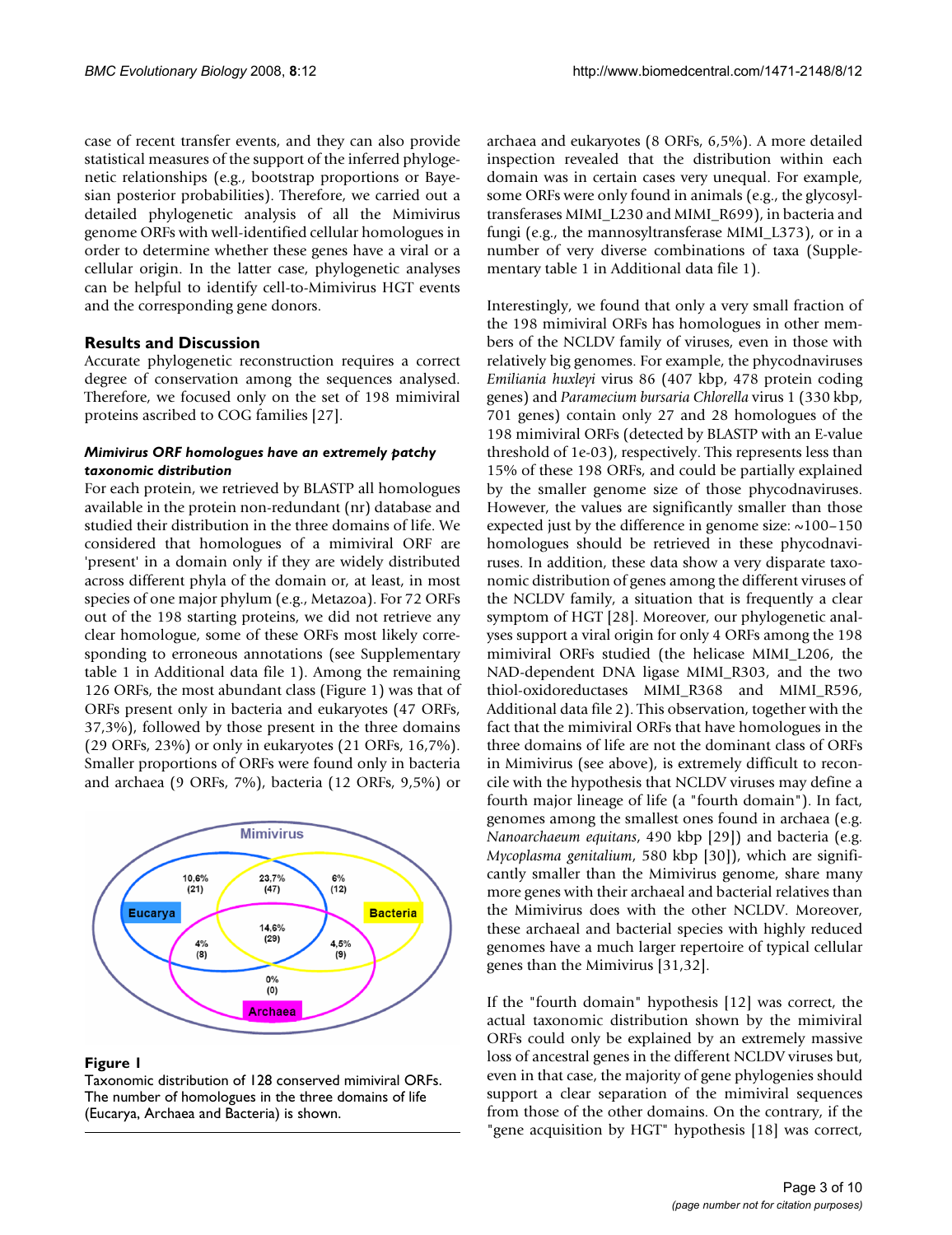the majority of gene phylogenies should support an emergence of the Mimivirus ORFs that have cellular homologues within one of the three domains (according to the specific donor involved in each HGT event). We have explored these two possibilities by detailed phylogenetic analyses, applying Maximum Likelihood (ML) and Bayesian Inference (BI) methods, of all the 126 mimiviral ORFs with cellular homologues and with an adequate degree of sequence conservation.

#### *Phylogenetic analysis: Mimiviral ORFs of prokaryotic origin*

We detected a single ORF related to archaeal homologues, the DNA-directed RNA polymerase MIMI\_R470 (Supplementary Figure 53 in Additional data file 2), and a much larger number of ORFs related to bacterial sequences. The six mimiviral ORFs MIMI\_L432, MIMI\_L153, MIMI\_R836, MIMI\_R852, MIMI\_R853, and MIMI\_R855 are shared exclusively with bacteria (Figure 1 and Supplementary Table 1 in Additional data file 1). They likely correspond to genes that have been acquired by the virus by HGT from bacteria. Interestingly, the three uncharacterised proteins MIMI\_R852, MIMI\_R853 and MIMI\_R855 show very similar taxonomic distributions across bacteria and similar phylogenies. These three mimiviral ORFs emerge within Cyanobacteria (Supplementary Figures 94, 95 and 96 in Additional data file 2), suggesting a single HGT from a cyanobacterial donor to the Mimivirus. In addition to them, our phylogenetic analyses detected 23

additional genes of bacterial origin among the mimiviral ORFs shared with bacteria and other domains (archaea and/or eukaryotes, Supplementary Figures in Additional data file 2). Some of these are related to homologues from Gram positive Firmicutes: MIMI\_L233 (a putative Zndependent peptidase) and MIMI\_R836 (uncharacterised bacterial protein). The others are closer to proteobacterial sequences: e.g., ORFs MIMI\_L477 (a cysteine protease), MIMI\_L498 (a Zn-dependent alcohol dehydrogenase), and MIMI\_R877 (outer membrane lipoprotein). The source of these bacterial-related ORFs is intriguing. The most appealing possibility is that Mimivirus has acquired them from bacteria that co-infect its same eukaryotic hosts. Indeed, amoebas harbour a variety of intracellular bacteria, including Proteobacteria, Gram positives (both Actinobacteria and Firmicutes), Chlamydiae and Bacteroidetes [33]. Our phylogenetic trees show that several mimiviral ORFs are clearly related to the corresponding homologues from bacterial species that are typical inhabitants of amoeba. That is the case of two of the ORFs cited above: MIMI\_L498, related to *Legionella pneumophila* (Figure 2A) and MIMI\_R877, related to *Campylobacter* spp. (Figure 2B), which are proteobacteria frequently found in different amoebas, including *Acanthamoeba* [33-35]. A recent article stresses the role that amoebas may have played to facilitate the exchange of genes between different intracellular bacterial species, a phenomenon that might have been important in their adaptation to life within eukaryotic cells [36]. Our results suggest that the



# Bayesian phylogenetic trees of (A) the Zn-dependent alcohol dehydrogenase (MIMI\_L498) and of (B) the putative outer mem- brane lipoprotein (MIMI\_R877) **Figure 2**

Bayesian phylogenetic trees of (A) the Zn-dependent alcohol dehydrogenase (MIMI\_L498) and of (B) the putative outer membrane lipoprotein (MIMI\_R877). These trees show HGT events from Proteobacteria that co-exist with Mimivirus within the same amoebal hosts. Numbers at nodes are Bayesian posterior probabilities. Scale bar represents the number of estimated changes per position for a unit of branch length.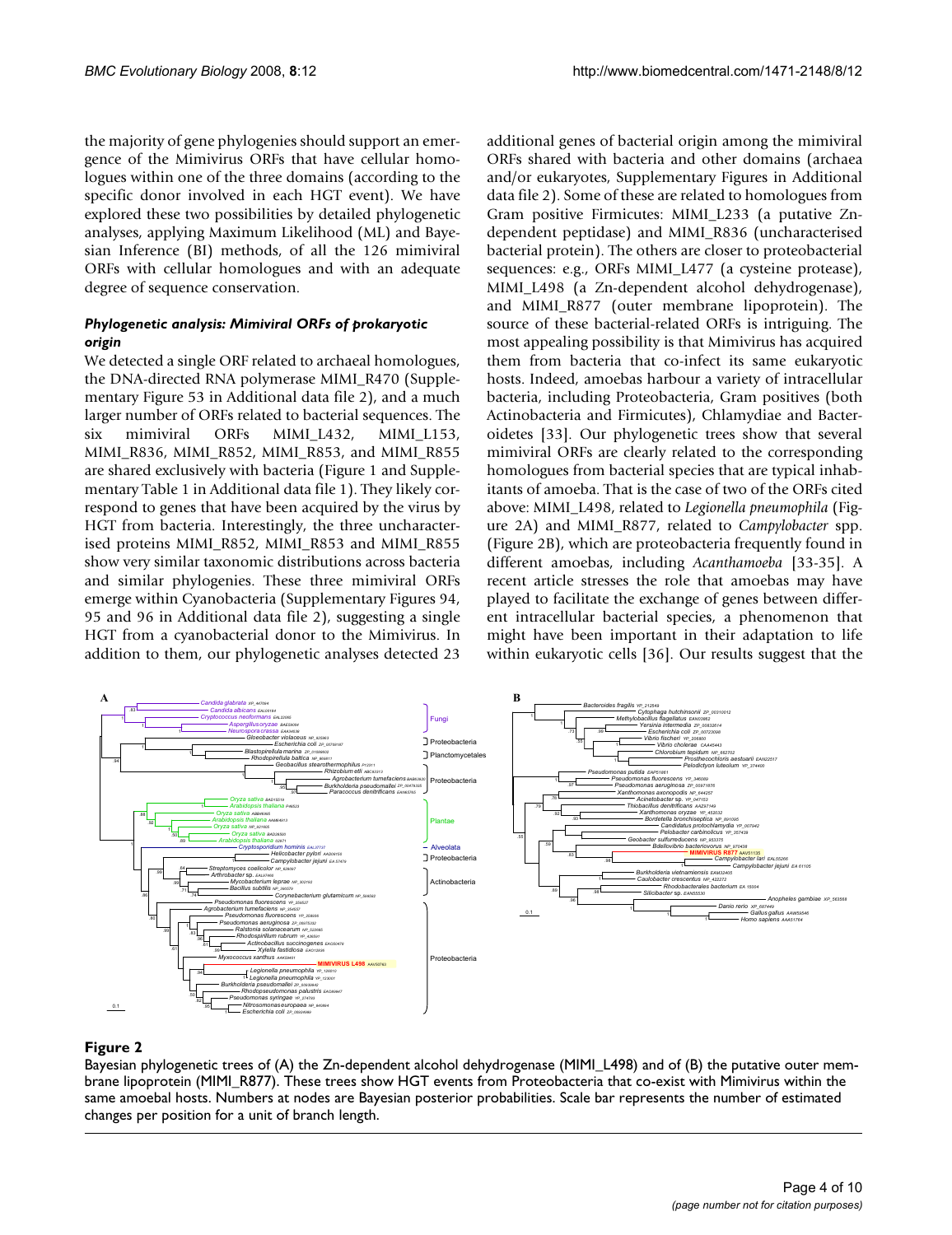situation may be even more complex, since the intracellular bacteria appear to have transferred genes also to the mimiviral genome. Some of these genes are probably involved in the parasitic adaptations of the Mimivirus, such as the *Campylobacter*-like outer membrane lipoprotein cited above (MIMI\_R877).

### *Mimiviral ORFs of eukaryotic origin: amoebas and evidence for unknown hosts*

Most of the 126 mimiviral ORFs that have homologues in cellular species useful for phylogenetic analysis can be found in eukaryotes (105 ORFs, 21 of them being absent from prokaryotes, Figure 1). Our phylogenetic analyses inferred a eukaryotic origin for 60 of these ORFs. Interestingly, several ORFs of eukaryotic origin are closely related to homologues found in different amoebas, as in the case of MIMI\_L124 (tyrosyl-tRNA synthetase) already reported [18]. We inferred a clear amoebal origin also for MIMI\_R214 (RAS family GTPase), MIMI\_L254 (heat shock protein HSP70), MIMI\_L258 (thymidine kinase), MIMI\_R259 (DUF549 domain-containing protein), MIMI\_L300 (endo/excinuclease), MIMI\_L394 (HD superfamily phosphohydrolase), MIMI\_R405 (tRNA uracil-5 methyltransferase), MIMI\_L444 (ADP-ribosylglycohydrolase), MIMI\_R464 (translation initiation factor SUI1), MIMI\_R528 (unknown protein), MIMI\_R818, MIMI\_R826 and MIMI\_R831 (three paralogous serine/ threonine protein kinases, Figure 3). To sum up, our trees support that  $\sim$ 10% of the mimiviral ORFs with eukaryotic homologues were acquired from amoeba. These ORFs are involved in a variety of processes and, in some cases, their acquisition by HGT was followed by duplication events, such as the kinases MIMI\_R818, MIMI\_R826 and MIMI\_R836 (Figure 3). Certain mimiviral ORFs are exclusively shared by this virus and its amoebal hosts and they represent probable additional host-to-virus HGT events. This is the case of the 16 mimiviral ORFs proteins containing the FNIP motif detected by Song et al. [37]. It is important to note that all these ORFs of amoebal origin represent a minimal number since others might also have an amoebal origin but did not produce well resolved trees, a problem that can be due to different causes: lack of phylogenetic signal, small number of positions useful for phylogenetic analyses of several ORFs, tree reconstruction artefacts due to unequal evolutionary rates among taxa, and/or missing data concerning amoebas (for example, there is no complete genome sequence available at present for any *Acanthamoeba* species).

In addition to all the ORFs likely acquired by HGT from the amoebal hosts, we detected a few ones that support a close phylogenetic relationship between the Mimivirus and eukaryotes unrelated to the Amoebozoa. The phylogenetic analysis of the two HSP70 homologues found in Mimivirus is a remarkable example. Whereas MIMI\_L254,

an endoplasmic reticulum-type HSP70, is strongly related to amoebozoan homologues, the cytosolic-type HSP70 MIMI\_L393 is clearly related to species of the genera *Naegleria* and *Sawyeria* (Figure 4). These species are flagellated amoebas, many of them parasitic, which belong to the Heterolobosea [38,39]. This group is possibly related to the Euglenozoa, forming a large assemblage called the Discicristata, very distant from Amoebozoa [40,41]. The presence of giant virus-like particles in the cytoplasm of *Naegleria fowleri* was already noticed in the 1970s [42,43], and it was recently hypothesised that these particles might be related to Mimivirus [44]. Our detection of a mimiviral ORF phylogenetically related to homologues from *Naegleria* and *Sawyeria* strongly supports the hypothesis that Mimivirus can also infect these amoeboid species, even if they are very distant from the hosts, such as *Acanthamoeba* spp., known up to date.

In addition to this ORF, we detected three other ORFs (MIMI\_R141, MIMI\_L605, and MIMI\_L615, see Supplementary Figures 7, 70 and 73 in Additional data file 2) that are related to homologues from different protist species belonging to the Euglenozoa, more specifically to the Kinetoplastida, which are flagellates with both free-living and parasitic members, such as *Trypanosoma* and *Leishmania*. Since the heterolobosean flagellate amoebas, as *Naegleria*, are likely related to the Euglenozoa (see above), the possibility exists that these ORFs have also been acquired from *Naegleria* relatives but that we could only detect a phylogenetic affinity with the Kinetoplastida because the corresponding sequences from *Naegleria* are not available in current databases. That could also be the case for the ORFs that branch as sisters of the kinetoplastid sequences: MIMI\_L605 (peptidylprolyl isomerase) and MIMI\_L615 (phosphatidylinositol kinase). However, for the ORF MIMI\_R141 (dTDP-D-glucose 4,6-dehydratase), our phylogenetic analyses strongly support the emergence of Mimivirus within the Kinetoplastida, indicating that it acquired this ORF from a kinetoplastid species (Figure 5). This suggests that not only protists with amoeboid cell structures, but also typical flagellates such as the kinetoplastids may be hosts of mimiviruses. Nevertheless, we cannot discard the possibility that HGT from these flagellates to Mimivirus occurred within amoebas since kinetoplastid parasites (such as *Perkinsiella amoebae*) have been detected in several amoebal species [45]. As in the case of several mimiviral ORFs closely related to homologues from parasitic bacteria (see above), these flagellates may have transferred genes to the Mimivirus infecting the same amoebal hosts. A less parsimonious alternative hypothesis would be that these ORFs have been transferred to Mimivirus by an unidentified third partner, for example viruses infecting kinetoplastids and heterolobosea that could have recombined with Mimivirus. However, the fact that particles very similar to Mimivirus have been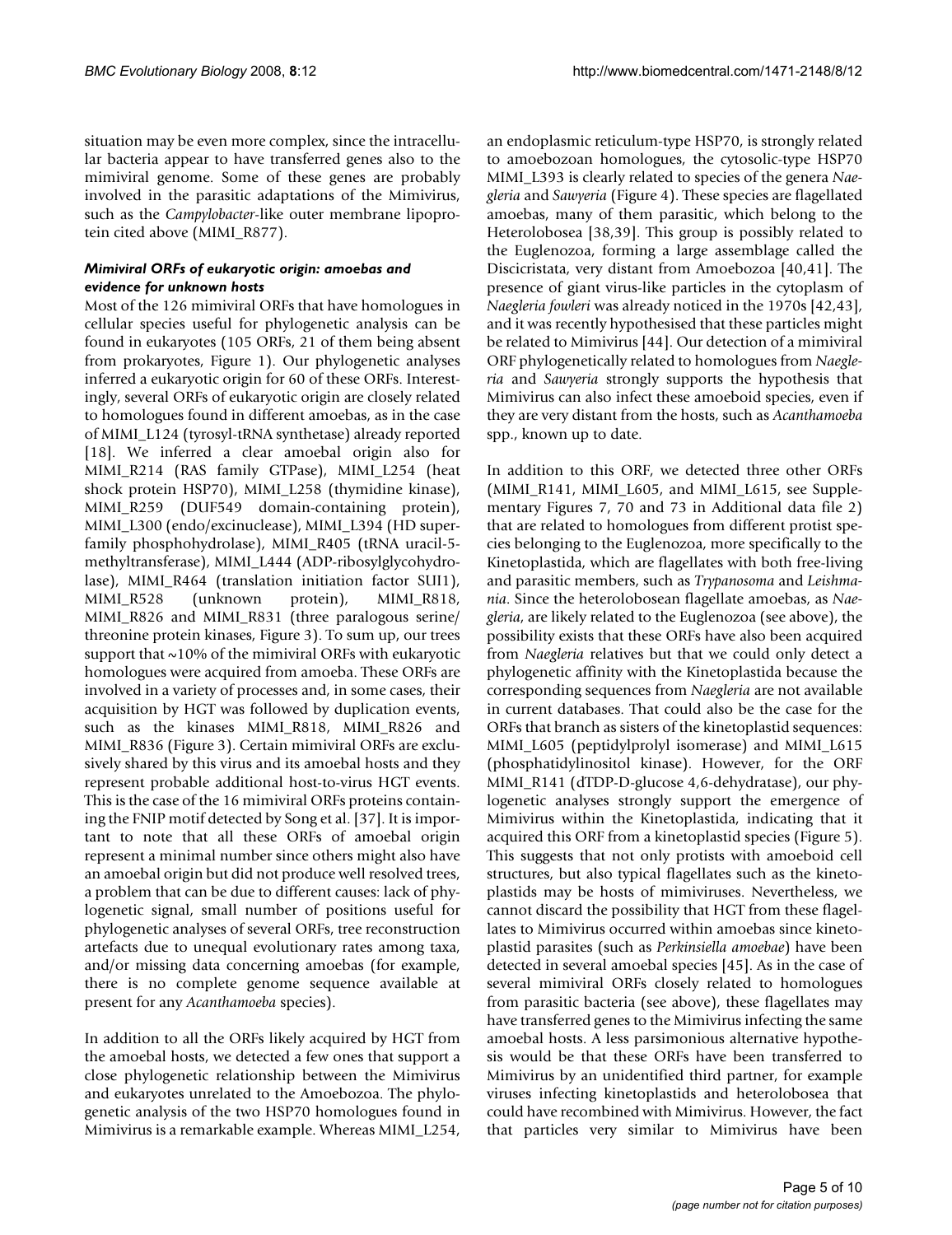

Bayesian phylogenetic tree of three serine/threonine protein kinases (MIMI\_R818, MIMI\_R826, MIMI\_R831). The tree shows one gene acquisition by Mimivirus from its host, followed by two duplication events in the mimiviral lineage. Numbers at nodes are Bayesian posterior probabilities. Scale bar represents the number of estimated changes per position for a unit of branch length.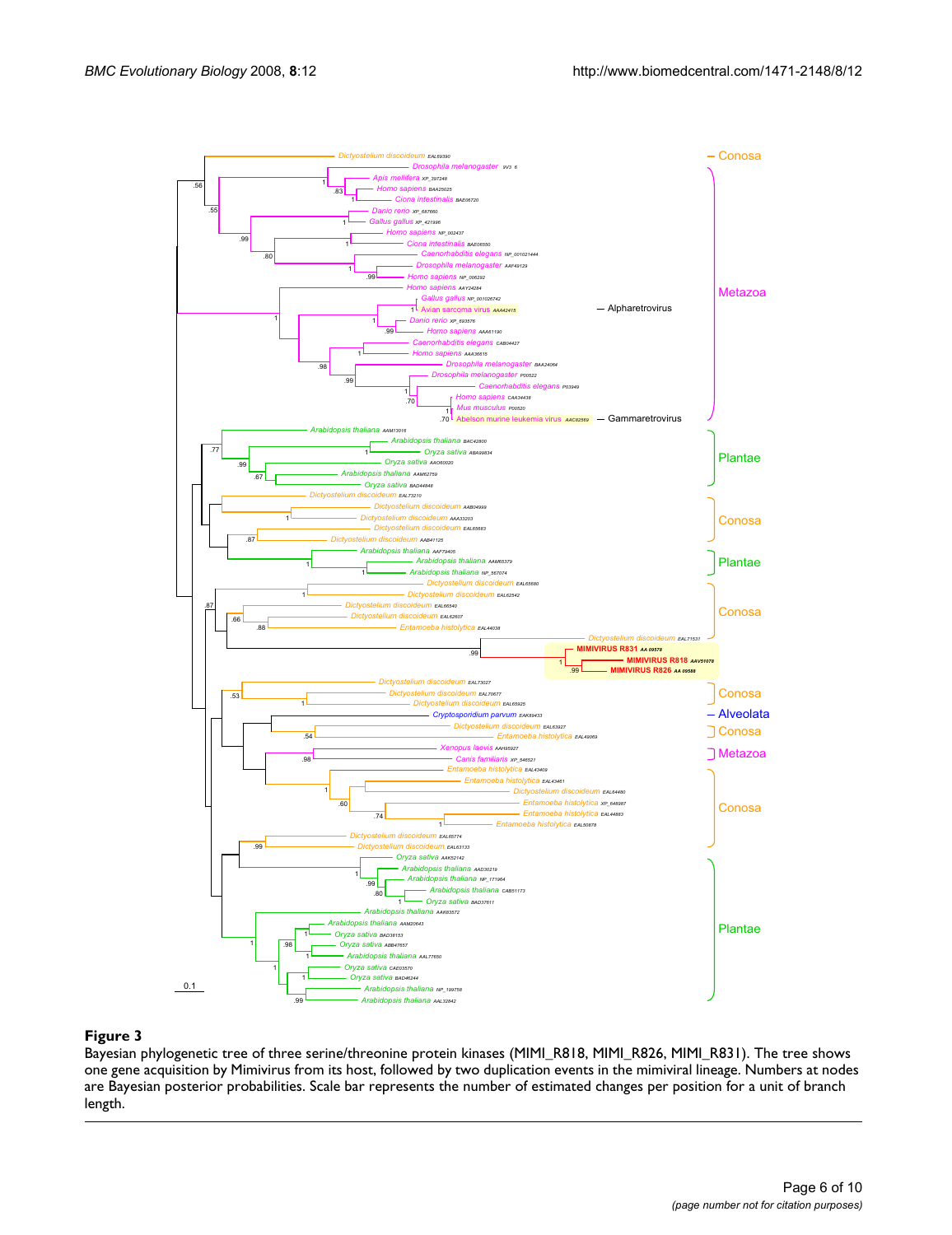

Bayesian phylogenetic tree of a cytosolic- and an endoplasmic reticulum (ER)-type HSP70 heat shock protein (MIMI\_L254, and MIMI\_L393). The tree shows the eukaryotic origin of the two mimiviral HSP70 by independent HGT from two distant eukaryotic groups (Amoebozoa and Heterolobosea). Numbers at nodes are Bayesian posterior probabilities. Scale bar represents the number of estimated changes per position for a unit of branch length.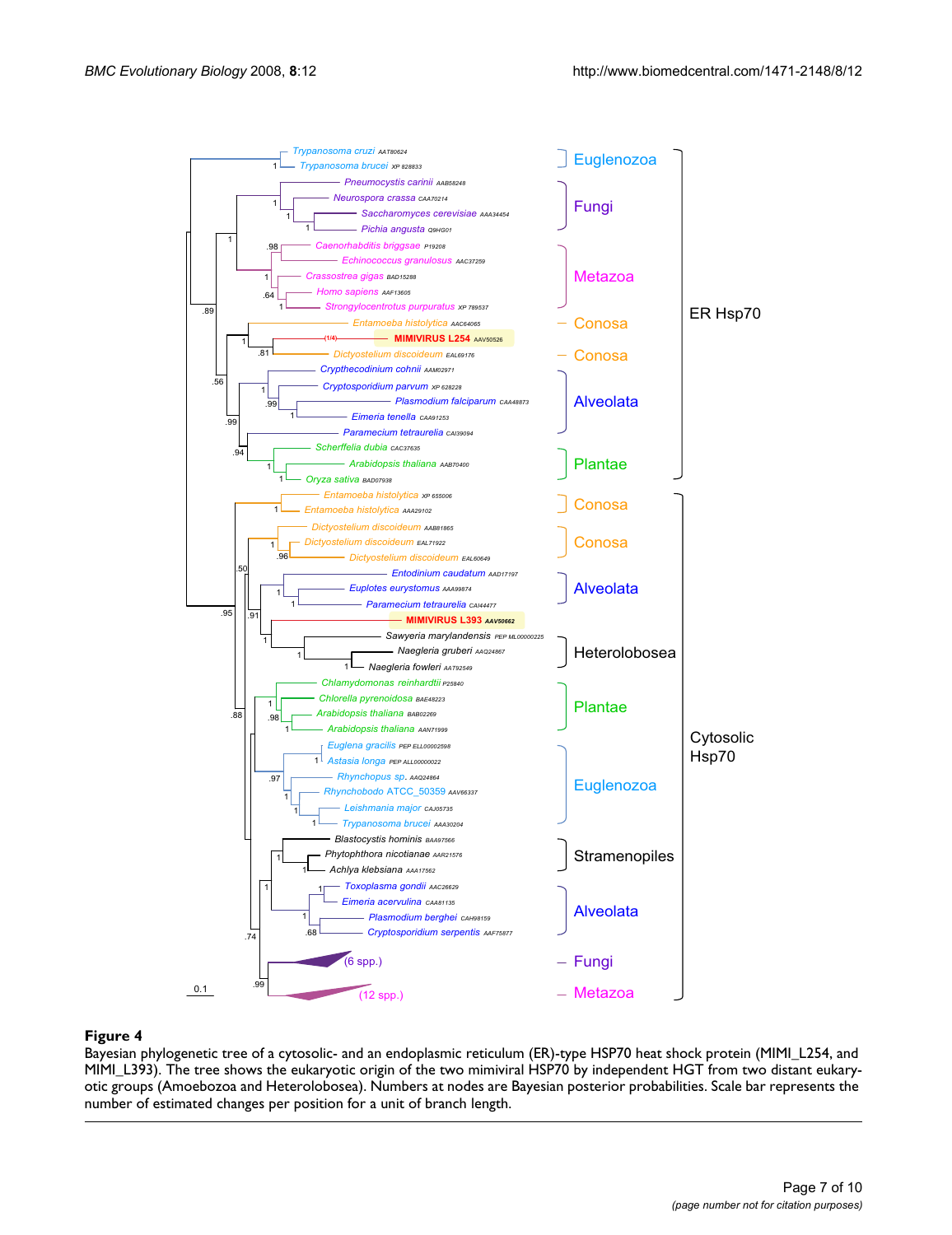

#### Bayesian phylogenetic tree of the GDP mannose 4,6-dehydratase (MIMI\_R141) **Figure 5**

Bayesian phylogenetic tree of the GDP mannose 4,6-dehydratase (MIMI\_R141). The tree shows a case of gene acquisition by Mimivirus from a euglenozoan donor. Numbers at nodes are Bayesian posterior probabilities. Scale bar represents the number of estimated changes per position for a unit of branch length.

observed in *Naegleria* supports the hypothesis of direct gene acquisition at least from heterolobosean hosts.

#### *The amoebas as complex ecosystems promoting HGT*

The number of bacterial species that have been characterised as stable inhabitants of diverse amoebas seems to be far from being completely known [33,46]. As commented above, the promiscuity of these bacterial species within amoebas may have facilitated HGT and the adaptation to parasitic lifestyles [36]. Several eukaryotic parasites, such as the kinetoplastid *Perkinsiella*, can also be found in amoebas [45]. Moreover, there is increasing evidence that the use of amoebas as a reservoir can be a key factor in the selection of virulent strains of eukaryotic parasites of mammals, in particular several pathogenic dimorphic fungi [47,48]. Mimiviruses infecting amoebas can thus coexist in a confined environment with a variety of other parasites. In addition to the DNA from the amoebal host, the sporadic cell lysis of these parasites provides DNA that can be a source of new genes for the virus. The acquisition of genes from the host and from its bacterial and eukaryotic parasites may be significant in the development of virulence traits of the virus, but also in its opportunistic preadaptation to alternative hosts, including humans. This has been shown to be an important process in other pathogens. For example, the parasitic bacterium *L. pneumophila* has acquired by HGT several eukaryotic genes involved in a variety of cell functions, in particular two serine/threonine protein kinases [49]. It has been shown in several pathogens that these protein kinases are responsible of inhibiting phagosome-lysosome fusion, allowing intracellular survival, but also of disrupting the host defence by interfering with the eukaryotic signal transduction pathways [50,51]. Interestingly, Mimivirus possesses three ser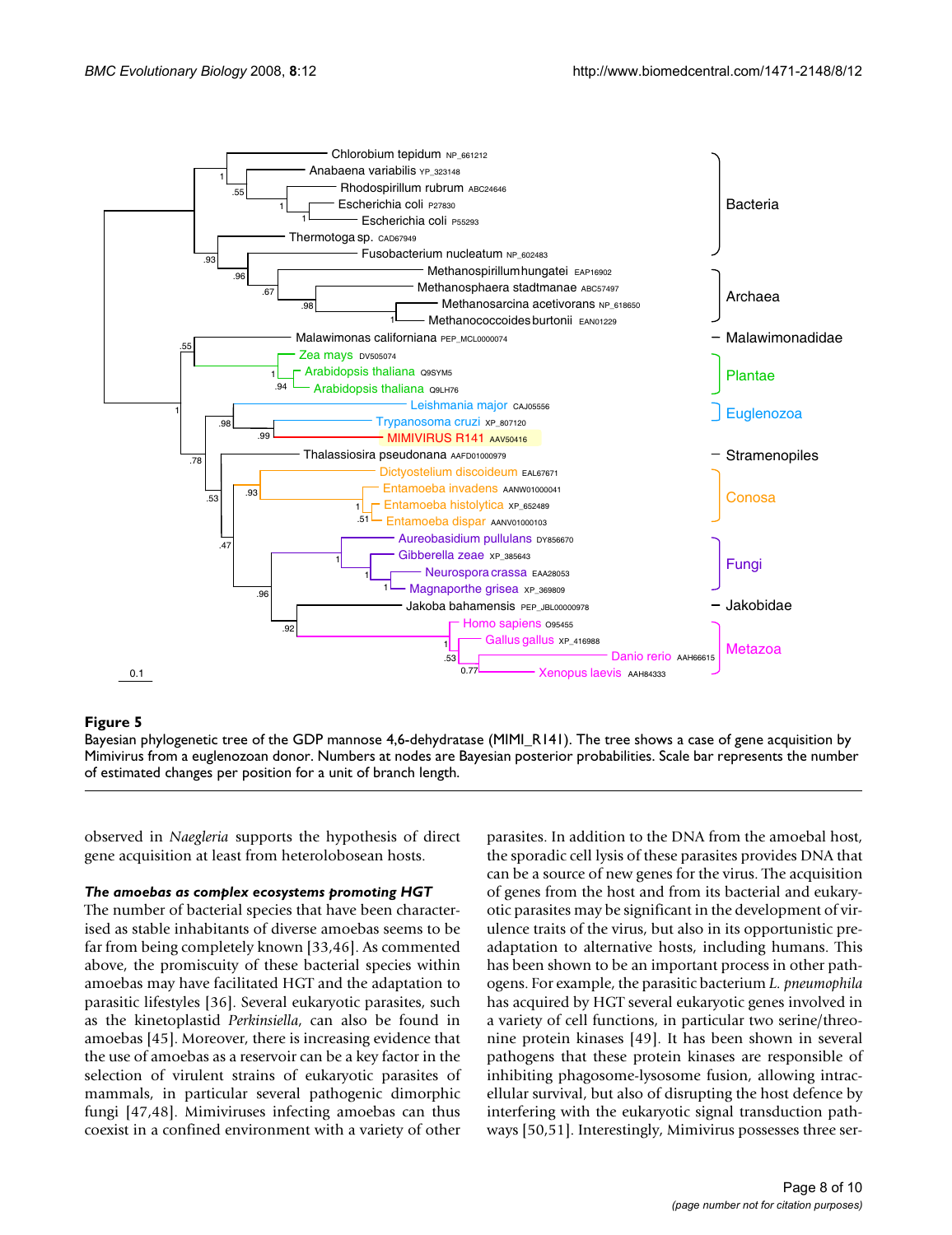ine/threonine protein kinases (MIMI\_R818, MIMI\_R826 and MIMI\_R831) that have been acquired from its amoebal hosts (see above and Figure 3). This is also the case for the RAS GTPase MIMI\_R214. The presence of these proteins suggests that Mimivirus can regulate the host cell cycle to its benefit. This is an example of the crucial role that HGT may have had in the evolution of the virulence strategy of Mimivirus.

# **Conclusion**

Most of the genes in Mimivirus with homologues in cellular organisms appear to have been acquired by HGT to the virus. This strongly supports that Mimivirus does not define a new domain of life. Mimivirus certainly acquired most of these genes either from its eukaryotic hosts or from other parasites coexisting in the same host. In that sense, this virus appears to have followed a similar strategy as other parasites to interfere with host cellular processes through the modification and expression of genes acquired from the host by HGT. Our data also suggest that the primary hosts for Mimivirus are the Amoebozoa, as most of the mimiviral ORFs of eukaryotic origin with a well resolved phylogeny are closely related to homologues from this group. Nevertheless, we detect HGT from putative alternative hosts, such as heterolobosea (e.g., *Naegleria*) and kinetoplastids. Despite the fact that Mimivirus appears to have the capacity to infect also humans [46,52,53], we identified only a single case of a probable gene acquisition from animals, the glycosyltransferases MIMI\_L230 and MIMI\_R699 (Supplementary Figure 15 in Additional data file 2). This small number suggests that the recently reported human infection by this virus may be a relatively rare or very recent event.

# **Methods**

#### *Phylogenetic reconstruction methods*

Homologues for each Mimivirus ORF were retrieved from the NCBI protein non-redundant data base after identification by BLAST [54]. The sequences were aligned with CLUSTALW [55] and the alignment was manually refined with the program ED of the MUST package [56]. Regions where homology between sites was doubtful were removed before the phylogenetic analysis.

Data sets were analysed by Maximum likelihood (ML) using the JTT model with a  $\Gamma$  law (4 rate categories) and a proportion of invariant sites using the program PHYML [57]. To asses the topologies found by ML, several data sets were also analysed with Bayesian methods using the program MrBAYES 3 with a mixed substitution model and a  $\Gamma$  law (6 rate categories) and a proportion of invariant sites to take among-site rate variation into account [58]. The Markov chain Monte Carlo search was run with 4 chains for 1,000,000 generations, with trees being sampled every 100 generations (the first 2,500 trees were discarded as "burnin").

### **Authors' contributions**

DM and CB-A collaboratively designed the study, carried out the phylogenetic analyses, interpreted the results, and wrote the paper. Both authors read and approved the final manuscript.

# **Additional material**

# **Additional data file 1**

*Table with details on all Mimivirus ORFs studied in this work.* Click here for file [http://www.biomedcentral.com/content/supplementary/1471- 2148-8-12-S1.XLS]

#### **Additional data file 2**

*Maximum likelihood phylogenetic trees for all the conserved Mimivirus ORFs with cellular homologue* Click here for file [http://www.biomedcentral.com/content/supplementary/1471- 2148-8-12-S2.pdf]

#### **Acknowledgements**

We thank the French "Agence Nationale de la Recherche" ANR for support (JCJC Program) and Purificación López-García and Simonetta Gribaldo for critical reading of the manuscript.

#### **References**

- 1. Benson SD, Bamford JK, Bamford DH, Burnett RM: **Does common architecture reveal a viral lineage spanning all three domains of life?** *Mol Cell* 2004, **16:**673-685.
- 2. Rice G, Tang L, Stedman K, Roberto F, Spuhler J, Gillitzer E, Johnson JE, Douglas T, Young M: **The structure of a thermophilic archaeal virus shows a double-stranded DNA viral capsid type that spans all domains of life.** *Proc Natl Acad Sci USA* 2004, **101:**7716-7720.
- 3. Forterre P: **The origin of viruses and their possible roles in major evolutionary transitions.** *Virus Res* 2006, **117:**5-16.
- 4. Forterre P: **Three RNA cells for ribosomal lineages and three DNA viruses to replicate their genomes: a hypothesis for the origin of cellular domain.** *Proc Natl Acad Sci USA* 2006, **103:**3669-3674.
- 5. Koonin EV, Dolja VV: **Evolution of complexity in the viral world: the dawn of a new vision.** *Virus Res* 2006, **117:**1-4.
- 6. Green RG: **On the nature of filterable viruses.** *Science* 1935, **82:**443-445.
- 7. Luria SE, Darnell JE: *General virology* New York: J. Wiley and Sons; 1967.
- 8. Hendrix RW, Lawrence JG, Hatfull GF, Casjens S: **The origins and ongoing evolution of viruses.** *Trends Microbiol* 2000, **8:**504-508.
- 9. Mindell DP, Villarreal LP: **Don't forget about viruses.** *Science* 2003, **302:**1677.
- 10. Van Regenmortel MH: **On the relative merits of italics, Latin and binomial nomenclature in virus taxonomy.** *Arch Virol* 2000, **145:**433-441.
- 11. Koonin EV, Senkevich TG, Dolja VV: **The ancient Virus World and evolution of cells.** *Biol Direct* 2006, **1:**29.
- 12. Raoult D, Audic S, Robert C, Abergel C, Renesto P, Ogata H, La Scola B, Suzan M, Claverie JM: **The 1.2-megabase genome sequence of Mimivirus.** *Science* 2004, **306:**1344-1350.